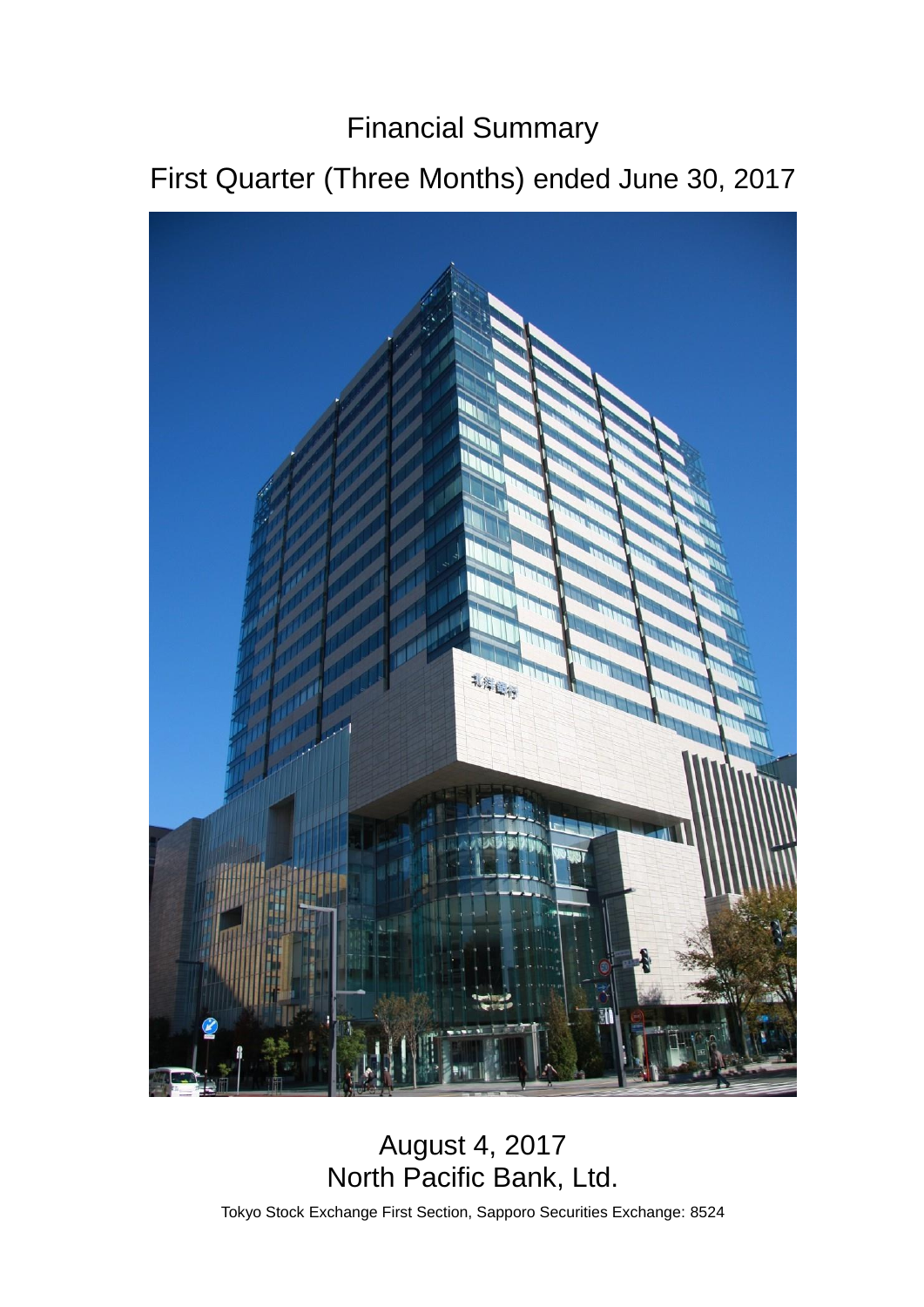#### Ⅰ.**Financial Statements**

#### **1**.**Consolidated Balance Sheets**

|                                                       |                |                        | $(*)$ millions)        |
|-------------------------------------------------------|----------------|------------------------|------------------------|
|                                                       |                | As of Mar. 31,<br>2017 | As of Jun. 30,<br>2017 |
| Assets                                                | 資産の部           |                        |                        |
| Cash and due from banks                               | 現金預け金          | 1, 022, 200            | 987, 566               |
| Call loans and bills bought                           | コールローン及び買入手形   | 1,322                  | 142, 711               |
| Monetary claims bought                                | 買入金銭債権         | 14, 239                | 12,080                 |
| Trading account securities                            | 商品有価証券         | 4,952                  | 4,371                  |
| Securities                                            | 有価証券           | 1, 729, 586            | 1, 713, 036            |
| Loans and bills discounted                            | 貸出金            | 6, 052, 348            | 6, 091, 900            |
| Foreign exchanges                                     | 外国為替           | 5, 102                 | 6,361                  |
| Lease receivables and investment assets               | リース債権及びリース投資資産 | 47, 186                | 47, 573                |
| Other assets                                          | その他資産          | 103, 610               | 135, 387               |
| Property, plant and equipment                         | 有形固定資産         | 88, 549                | 87, 906                |
| Intangible assets                                     | 無形固定資産         | 9, 171                 | 8,822                  |
| Deferred tax assets                                   | 繰延税金資産         | 465                    | 470                    |
| Customers' liabilities for acceptances and guarantees | 支払承諾見返         | 54, 558                | 57,995                 |
| Allowance for loan losses                             | 貸倒引当金          | (39, 579)              | (38, 923)              |
| Total assets                                          | 資産の部合計         | 9, 093, 714            | 9, 257, 260            |
| Liabilities                                           | 負債の部           |                        |                        |
| Deposits                                              | 預金             | 8,086,989              | 7, 960, 772            |
| Negotiable certificates of deposit                    | 譲渡性預金          | 75, 120                | 367, 276               |
| Payables under securities lending transactions        | 債券貸借取引受入担保金    | 222, 758               | 185, 868               |
| Borrowed money                                        | 借用金            | 160, 486               | 166, 523               |
| Foreign exchanges                                     | 外国為替           | 69                     | 28                     |
| Other liabilities                                     | その他負債          | 54, 307                | 63, 639                |
| Provision for bonuses                                 | 賞与引当金          | 1,943                  | 465                    |
| Net defined benefit liability                         | 退職給付に係る負債      | 1,030                  | 948                    |
| Provision for reimbursement of deposits               | 睡眠預金払戻損失引当金    | 1,615                  | 1,655                  |
| Provision for point card certificates                 | ポイント引当金        | 369                    | 491                    |
| Deferred tax liabilities                              | 繰延税金負債         | 23, 159                | 28,531                 |
| Deferred tax liabilities for land revaluation         | 再評価に係る繰延税金負債   | 2,693                  | 2,693                  |
| Acceptances and guarantees                            | 支払承諾           | 54, 558                | 57, 995                |
| Total liabilities                                     | 負債の部合計         | 8, 685, 102            | 8, 836, 888            |
| Net assets                                            | 純資産の部          |                        |                        |
| Capital stock                                         | 資本金            | 121, 101               | 121, 101               |
| Capital surplus                                       | 資本剰余金          | 72, 344                | 72, 347                |
| Retained earnings                                     | 利益剰余金          | 124, 280               | 124,663                |
| Treasury shares                                       | 自己株式           | (0)                    | (0)                    |
| Total shareholders' equity                            | 株主資本合計         | 317, 725               | 318, 111               |
| Valuation difference on available-for-sale securities | その他有価証券評価差額金   | 79, 344                | 90, 292                |
| Revaluation reserve for land                          | 土地再評価差額金       | 5,586                  | 5,585                  |
| Remeasurements of defined benefit plans               | 退職給付に係る調整累計額   | (128)                  | (95)                   |
| Total accumulated other comprehensive income          | その他の包括利益累計額合計  | 84, 802                | 95, 781                |
| Subscription rights to shares                         | 新株予約権          | 101                    | 112                    |
| Non-controlling interests                             | 非支配株主持分        | 5,981                  | 6,366                  |
| Total net assets                                      | 純資産の部合計        | 408, 611               | 420, 371               |
| Total liabilities and net assets                      | 負債及び純資産の部合計    | 9, 093, 714            | 9, 257, 260            |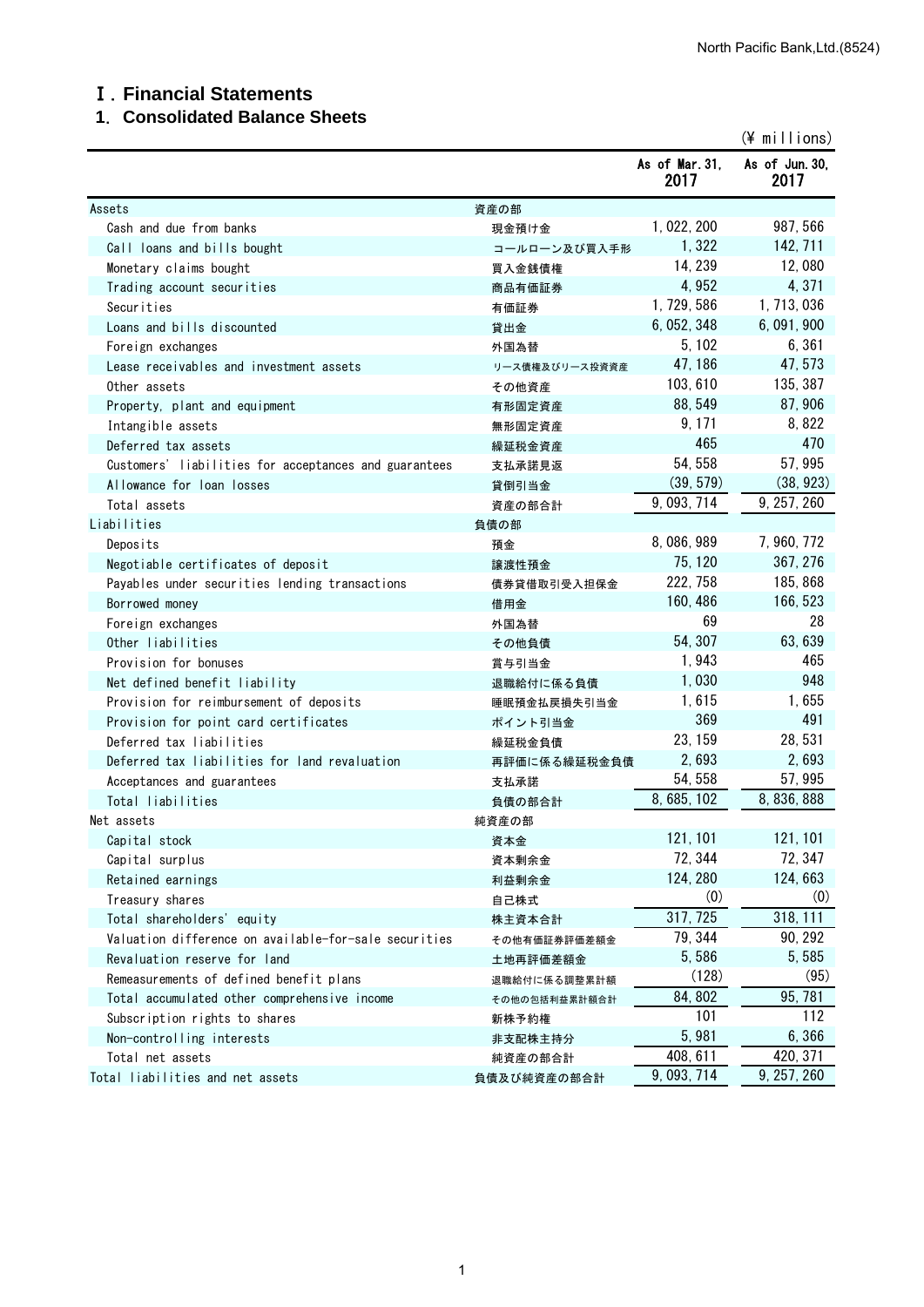## **2**.**Consolidated Statements of Income and Comprehensive Income**

(1) Consolidated Statements of Income

| (1) Consolidated Statements of income             |                  |                             | $(\frac{2}{3})$ millions) |
|---------------------------------------------------|------------------|-----------------------------|---------------------------|
|                                                   |                  | Three months ended Jun. 30, |                           |
|                                                   |                  | 2016                        | 2017                      |
| Ordinary income                                   | 経常収益             | 37,996                      | 35, 178                   |
| Interest income                                   | 資金運用収益           | 19,826                      | 19,590                    |
| Of which, interest on loans and discounts         | うち貸出金利息          | 15,982                      | 15,510                    |
| Of which, interest and dividends on securities    | うち有価証券利息配当金      | 3,694                       | 3,915                     |
| Fees and commissions                              | 役務取引等収益          | 7,634                       | 7, 295                    |
| Other ordinary income                             | その他業務収益          | 8,553                       | 7,028                     |
| Other income                                      | その他経常収益          | 1,981                       | 1, 263                    |
| Ordinary expenses                                 | 経常費用             | 31, 259                     | 31, 462                   |
| Interest expenses                                 | 資金調達費用           | 804                         | 995                       |
| Of which, interest on deposits                    | うち預金利息           | 185                         | 125                       |
| Fees and commissions payments                     | 役務取引等費用          | 3,030                       | 3, 214                    |
| Other ordinary expenses                           | その他業務費用          | 6,701                       | 7,065                     |
| General and administrative expenses               | 営業経費             | 20, 113                     | 19, 751                   |
| Other expenses                                    | その他経常費用          | 610                         | 435                       |
| Ordinary profit                                   | 経常利益             | 6,736                       | 3,715                     |
| Extraordinary income                              | 特別利益             | 0                           | $\Omega$                  |
| Gain on disposal of non-current assets            | 固定資産処分益          | $\mathbf{0}$                | 0                         |
| Extraordinary losses                              | 特別損失             | 230                         | 51                        |
| Loss on disposal of non-current assets            | 固定資産処分損          | 61                          | 30                        |
| Impairment loss                                   | 減損損失             | 168                         | 20                        |
| Profit before income taxes                        | 税金等調整前四半期純利益     | 6,506                       | 3,664                     |
| Income taxes $-$ current                          | 法人税、住民税及び事業税     | 642                         | 268                       |
| Income taxes - deferred                           | 法人税等調整額          | 919                         | 602                       |
| Total income taxes                                | 法人税等合計           | 1,561                       | 871                       |
| Profit                                            | 四半期純利益           | 4,945                       | 2,793                     |
| Profit attributable to non-contorolling interests | 非支配株主に帰属する四半期純利益 | 130                         | 17                        |
| Profit attributable to owners of parent           | 親会社株主に帰属する四半期純利益 | 4,814                       | 2,775                     |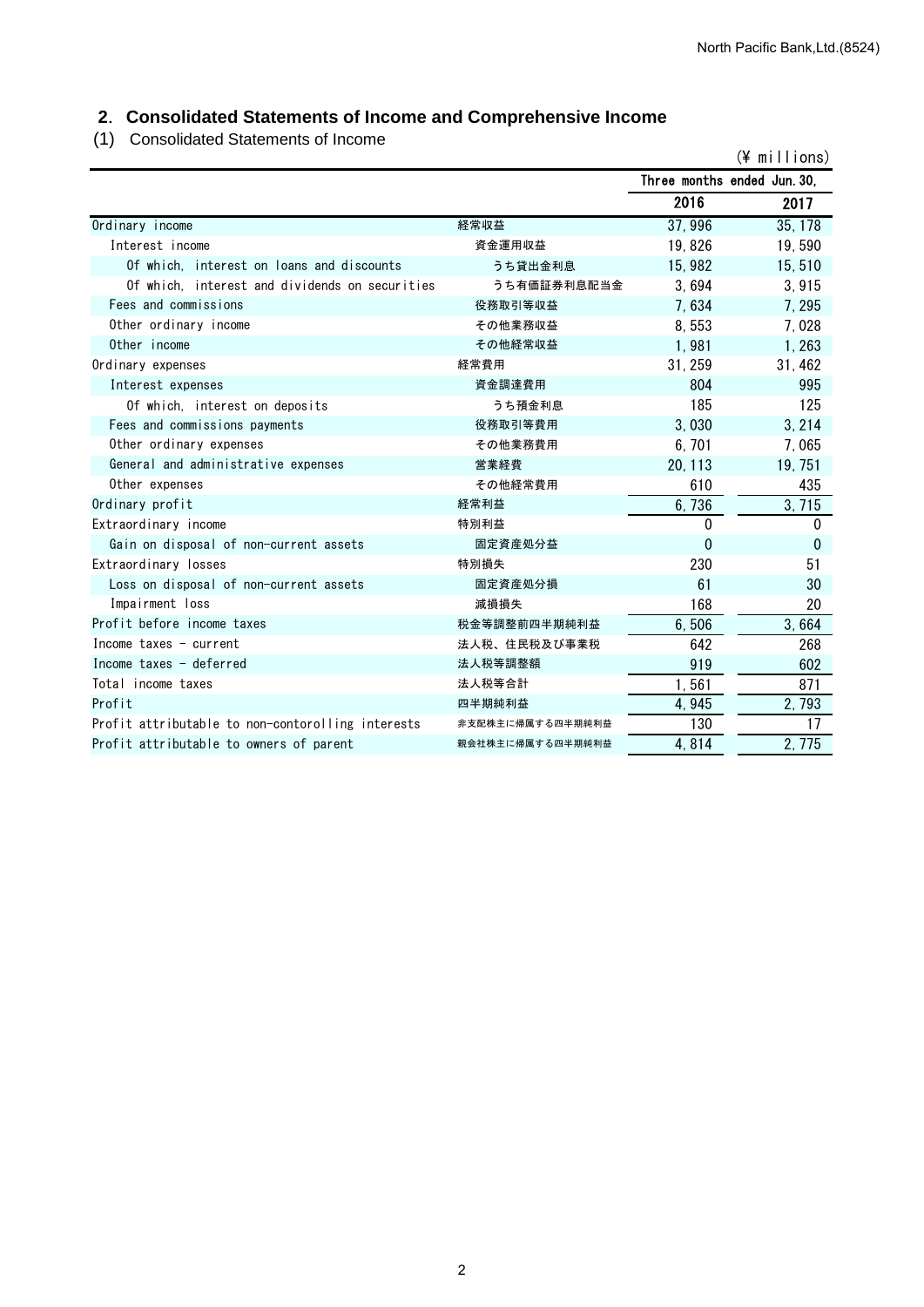#### (2) Consolidated Statements of Comprehensive Income

|                                                                 |                 |                             | $(\frac{2}{3})$ millions) |
|-----------------------------------------------------------------|-----------------|-----------------------------|---------------------------|
|                                                                 |                 | Three months ended Jun. 30, |                           |
|                                                                 |                 | 2016                        | 2017                      |
| Profit                                                          | 四半期純利益          | 4.945                       | 2, 793                    |
| Other comprehensive income                                      | その他の包括利益        | 6.776                       | 11, 346                   |
| valuation difference on available-for-sale securities           | その他有価証券評価差額金    | 6.781                       | 11.314                    |
| Deferred gains or losses on hedges                              | 繰延ヘッジ損益         | 0                           |                           |
| Remeasurements of defined benefit plans, net of tax             | 退職給付に係る調整額      | (6)                         | 32                        |
| Comprehensive income                                            | 四半期包括利益         | 11, 721                     | 14, 139                   |
| Comprehensive income attributable to owners of parent           | 親会社株主に係る四半期包括利益 | 11.431                      | 13, 755                   |
| Comprehensive income attributable to non-contorolling interests | 非支配株主に係る四半期包括利益 | 290                         | 384                       |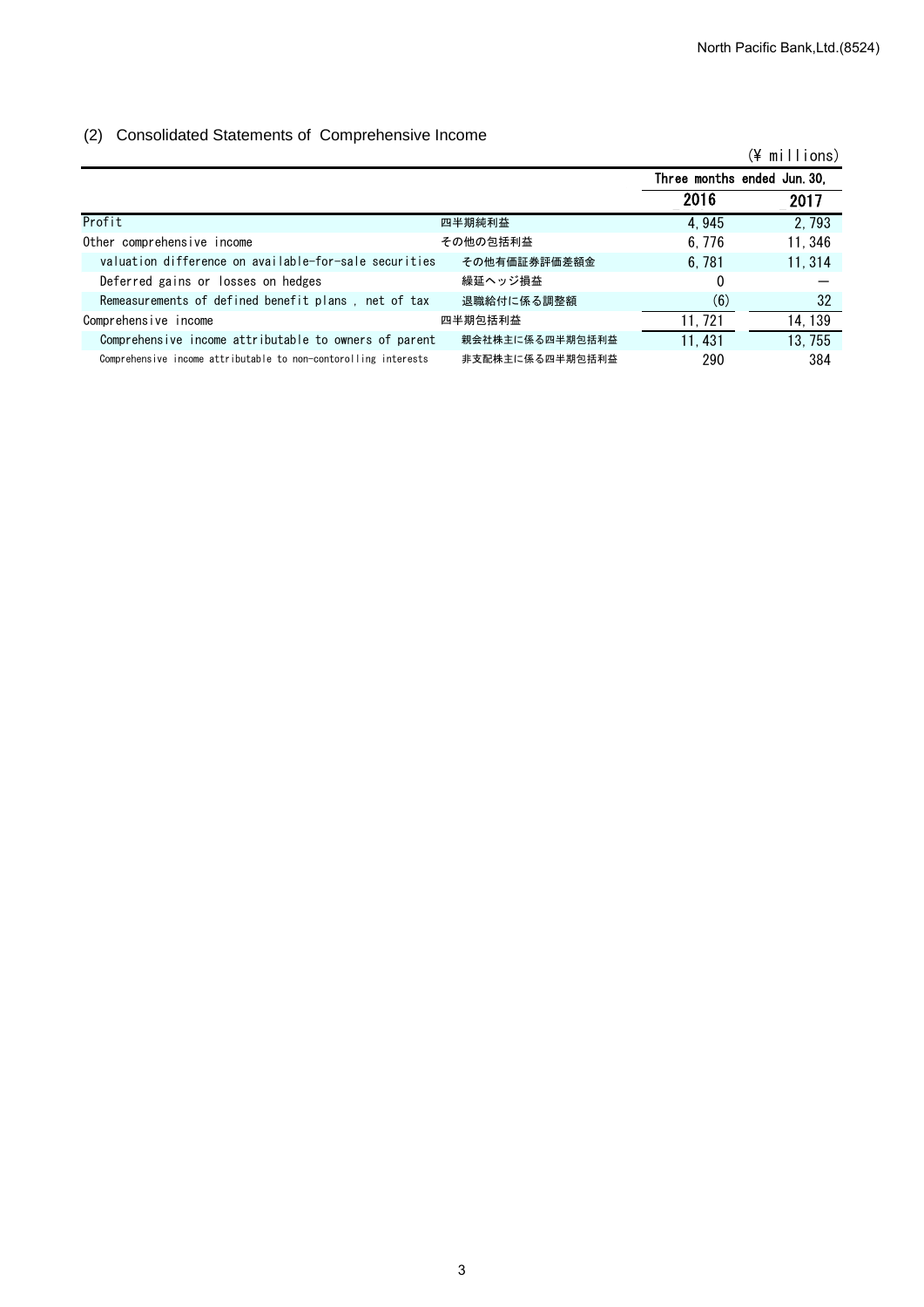## Ⅱ.**Digest of financial results for three months ended June 30, 2017**

## **1**.**Summary (Non-Consolidated)**

|          |        | Increase/                  | Six months ending           |  |
|----------|--------|----------------------------|-----------------------------|--|
| 2016     | 2017   | (Decrease)                 | Sep.30, 2017<br>(Forecasts) |  |
| 31,573   | 28,823 | (2,750)                    | 56,000                      |  |
| 23,649   | 22,369 | (1,280)                    | 44,200                      |  |
| 19,526   | 19,069 | (457)                      |                             |  |
| 3,779    | 3,315  | (464)                      |                             |  |
| 343      | (15)   | (358)                      |                             |  |
| 19,715   | 19,225 | (490)                      | 38,200                      |  |
| 3,934    | 3,143  | (791)                      | 5,900                       |  |
| (1, 390) | (838)  | 552                        | 0                           |  |
| 1,113    | 27     | (1,086)                    |                             |  |
| 1,159    | (387)  | (1,546)                    |                             |  |
| (45)     | 414    | 459                        |                             |  |
| 363      | 31     | (332)                      |                             |  |
| 6,802    | 4,041  | (2,761)                    | 7,400                       |  |
| (229)    | (51)   | 178                        |                             |  |
| 6,572    | 3,990  | (2,582)                    |                             |  |
| 1,441    | 891    | (550)                      |                             |  |
| 5,131    | 3,098  | (2,033)                    | 5,400                       |  |
| 5,094    | 2,756  | (2, 338)                   |                             |  |
|          |        | Three months ended Jun.30, |                             |  |

Core gross profit = Net interest income + Net fees and commissions + Net other operating income(excluding gains (losses) on bonds) Core operating profit = Core gross profit - Expenses(excluding non-recurring losses)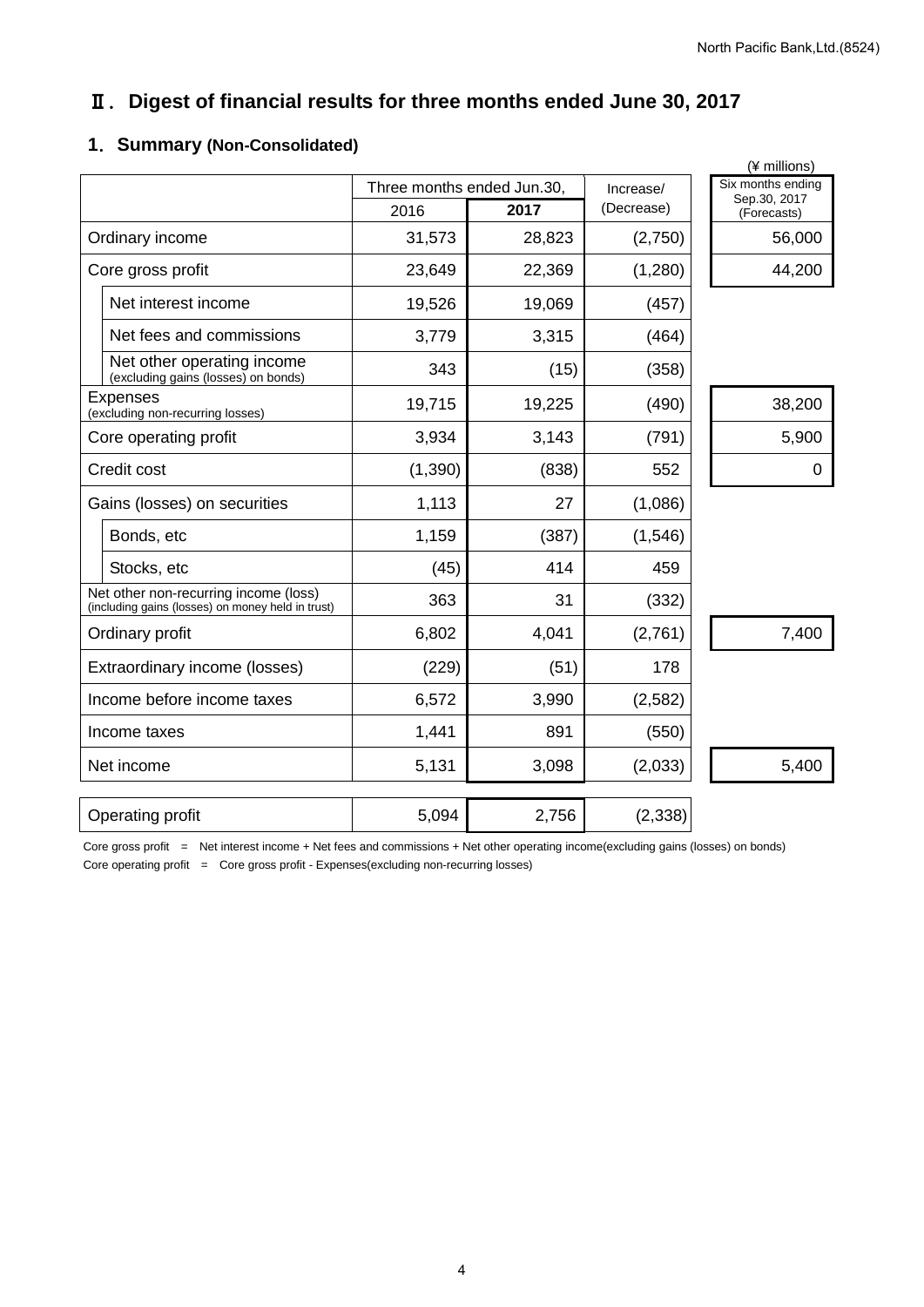#### **2**.**Deposits and NCDs (Non-Consolidated)** 【**Average balance**】 (¥ billions)

|  |                                              | Three months ended Jun.30, |         | Increase/  | Year ended          |             |
|--|----------------------------------------------|----------------------------|---------|------------|---------------------|-------------|
|  |                                              | 2016                       | 2017(A) | (Decrease) | Mar. 31,2017<br>(B) | $(A)$ – (B) |
|  | Deposits and NCDs                            | 7,843.7                    | 8,190.4 | 346.7      | 7,992.4             | 198.0       |
|  | Corporate                                    | 2,129.1                    | 2,260.2 | 131.1      | 2,134.1             | 126.1       |
|  | Individual                                   | 5,144.1                    | 5,330.7 | 186.6      | 5,215.9             | 114.8       |
|  | Public sectors and<br>financial institutions | 570.4                      | 599.4   | 28.9       | 642.4               | (42.9)      |

|                            | (¥ billions) |
|----------------------------|--------------|
| Year ended<br>Mar. 31,2017 | $(A) - (B)$  |
| 7,992.4                    | 198.0        |
| 2,134.1                    | 126.1        |
| 5,215.9                    | 114.8        |
| 642.4                      | (42.9)       |

#### 【**Outstanding balance**】 (¥ billions)

|                |                                       |         | As of Jun.30, |                         | As of Mar.31. |             |
|----------------|---------------------------------------|---------|---------------|-------------------------|---------------|-------------|
|                |                                       | 2016    | 2017(A)       | Increase/<br>(Decrease) | 2017 (B)      | $(A) - (B)$ |
|                | Deposits and NCDs                     | 8,048.7 | 8,346.8       | 298.0                   | 8,182.5       | 164.2       |
| Deposit assets |                                       | 365.5   | 324.0         | (41.4)                  | 327.9         | (3.8)       |
|                | Safe custody of<br>public bonds       | 179.3   | 149.0         | (30.2)                  | 153.3         | (4.2)       |
|                | Investment trusts                     | 186.1   | 175.0         | (11.1)                  | 174.6         | 0.3         |
|                | <b>Total</b>                          | 8,414.3 | 8,670.9       | 256.6                   | 8,510.5       | 160.3       |
|                | <reference></reference>               |         |               |                         |               |             |
|                | Individual annuity<br>insurance, etc. | 548.3   | 596.4         | 48.0                    | 586.5         | 9.8         |

Individual annuity insurance, etc. sales reflect cumulative sales amounts.

## **3**.**Loans and bills discounted (Non-Consolidated)**

## 【**Average balance**】 (¥ billions)

|  |                            | Three months ended Jun.30, |         | Increase/  | Year ended          |             |
|--|----------------------------|----------------------------|---------|------------|---------------------|-------------|
|  |                            | 2016                       | 2017(A) | (Decrease) | Mar. 31,2017<br>(B) | $(A) - (B)$ |
|  | Loans and bills discounted | 5,762.4                    | 6,083.3 | 320.8      | 5,937.9             | 145.3       |
|  | Enterprises                | 2,566.4                    | 2,538.6 | (27.7)     | 2,584.1             | (45.4)      |
|  | <b>Individuals</b>         | 1,685.9                    | 1,722.3 | 36.3       | 1,690.5             | 31.7        |
|  | <b>Public sectors</b>      | 1,510.0                    | 1,822.3 | 312.2      | 1,663.1             | 159.1       |

|                                   | (* DIIIIONS) |
|-----------------------------------|--------------|
| Year ended<br>Mar. 31,2017<br>(B) | $(A) - (B)$  |
| 5,937.9                           | 145.3        |
| 2,584.1                           | (45.4)       |
| 1,690.5                           | 31.7         |
| 1,663.1                           | 159.1        |

Public sector loans include loans to land development public corporations.

## 【**Outstanding balance**】 (¥ billions)

|                            | As of Jun.30. |         | Increase/  | As of Mar.31. |             |
|----------------------------|---------------|---------|------------|---------------|-------------|
|                            | 2016          | 2017(A) | (Decrease) | 2017(B)       | $(A) - (B)$ |
| SMEs, etc                  | 3,320.6       | 3,418.1 | 97.5       | 3,468.8       | (50.7)      |
| Loans and bills discounted | 5,863.7       | 6,148.6 | 284.9      | 6,108.8       | 39.7        |
| In Hokkaido                | 5,003.0       | 5,124.7 | 121.6      | 5,160.7       | (36.0)      |

|                           | (* DIIIIONS) |
|---------------------------|--------------|
| As of Mar.31,<br>2017 (B) | $(A) - (B)$  |
| 3,468.8                   | (50.7)       |
| 6,108.8                   | 39.7         |
| 5,160.7                   | (36.0)       |

#### 5